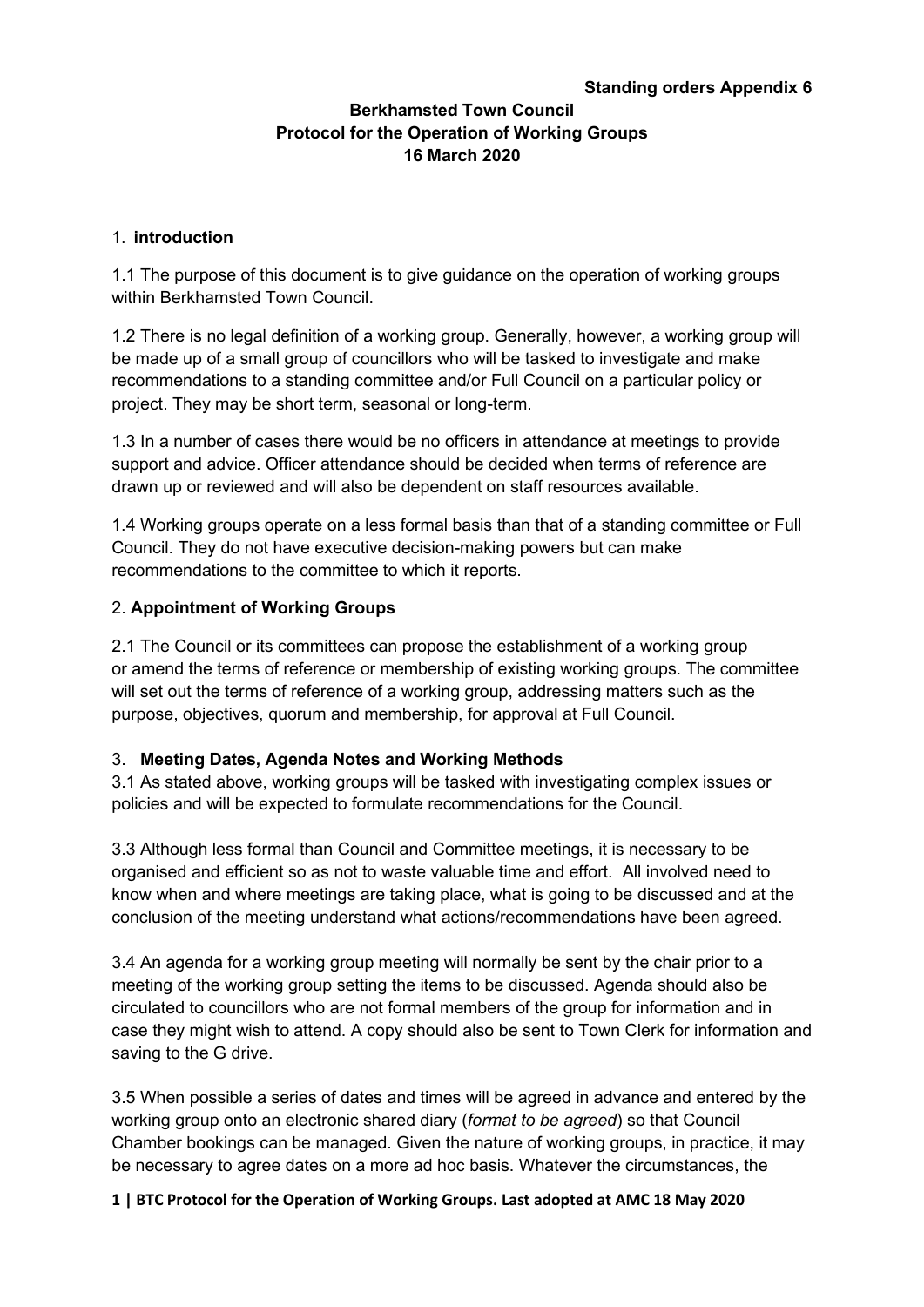# **Berkhamsted Town Council Protocol for the Operation of Working Groups 16 March 2020**

dates and times agreed are to be entered in the shared diary. When meeting dates are finalised for they should be notified by e-mail to the Deputy Town Clerk by the working group chair. For civic centre meetings the Deputy Clerk will advise the building managers about all evening meetings to ensure that the building is staffed and open.

3.6 Attendance and apologies for absence will be recorded in the notes of each meeting together with any actions/recommendations agreed. The notes will be circulated to Working Group members by the chair of the group or a person within the group who has been delegated that role. A copy will be sent to the Town Clerk who will make arrangements for all Working Group notes to be circulated to Town Council members, the Town Clerk and saved to the G drive in advance of reporting to the relevant Standing Committee and/or Full Council.

3.7 Working groups can consider whether to invite external representatives to attend e.g. stakeholders or business representatives and members of the public with specialist interest, experience, knowledge or skill, to assist with the group's work. External representatives attending working groups do so in a voluntary capacity.

3.8 Any working group at any time may review its decision to invite external representatives to assist with its work and may add or remove external representatives as appropriate.

3.9 External representatives, when undertaking activities and investigations as part of a working group, must make it clear to any third parties they engage with that they are acting as a member of a Town Council working group. This principle applies equally to Town Councillors.

## 4. **General Data Protection Regulations and the Use of Personally Identifiable Information of Working Group Members**

4.1 Councillor members of working groups have already agreed to the contact information the wish to be used and shared..

4.2 Permission will sought of each external representative to keep a record of their name, organisation, e-mail address and telephone number. This is to facilitate communication within the group through the creation of e-mail circulation lists and the distribution of pertinent documents and information.

4.3 The chair of each group is responsible for the completion of the appropriate form and ensuring that details of each working group are kept up to date. A copy of each completed or amended form should be passed to the Deputy Town Clerk who will maintain a central register of Working Group membership. A copy of the form used for this purpose is attached.